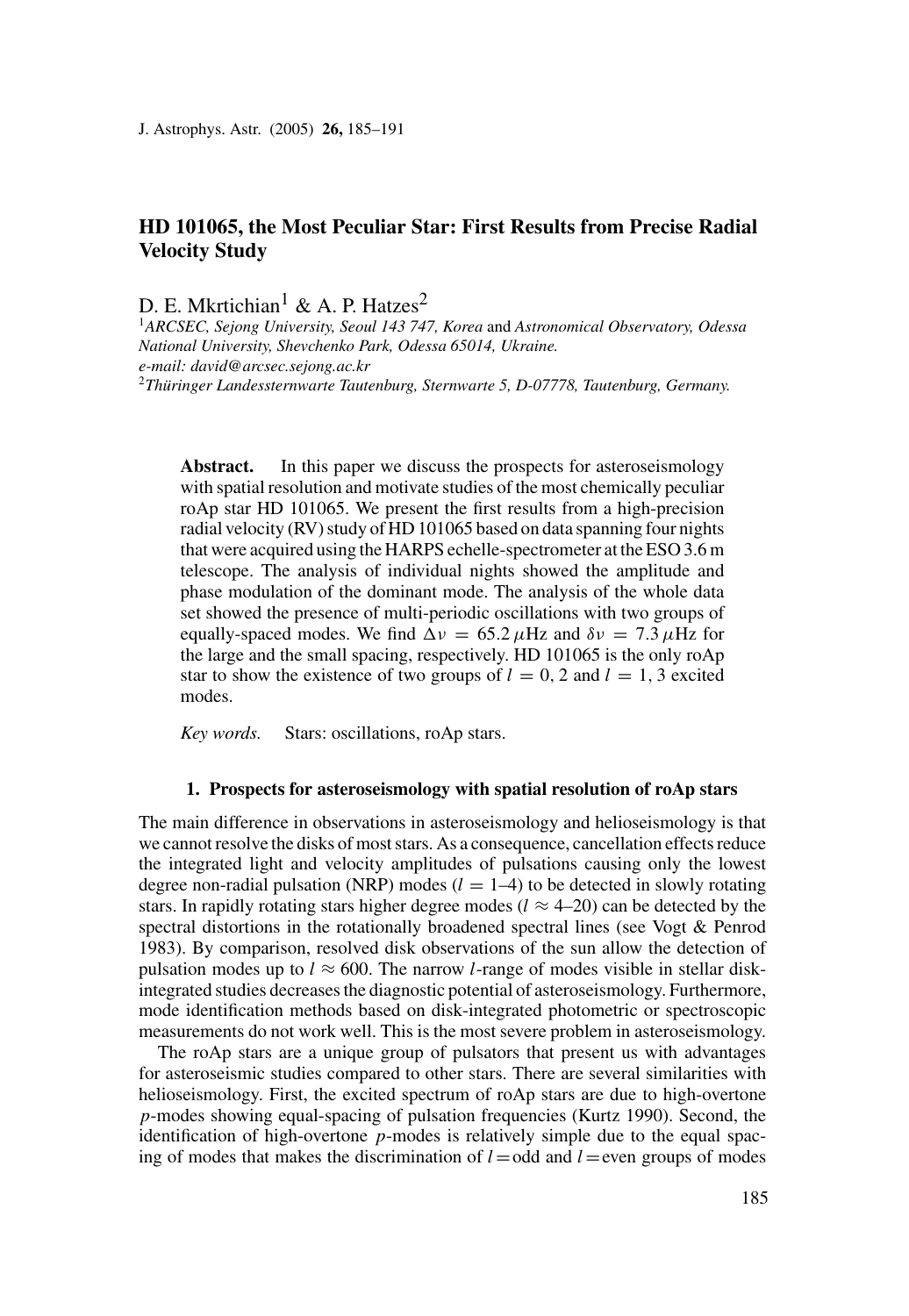possible. The oscillations in roAp are easier to detect as they have higher amplitudes which are relatively stable compared to oscillations in the sun and the solar-type stars.

Another important advantage in asteroseismology of roAp stars is the possibility of the spatial filtration of NRP modes (Mkrtichian 1994). Spatial filtration exploits the fact that elements on the surface of Ap (including roAp) stars are distributed inhomogeneously. Spectroscopic radial velocity measurements of elements that have a spotted distribution on the surface measure a pulsational velocity that can originate from a small region on the star. The cancellation effects are thus smaller and higher degree modes can be detected as well as low amplitude ones. Recent work has demonstrated the efficiency of radial velocity spectroscopy for detection of low-amplitude modes (Hatzes & Mkrtichian 2004; Mkrtichian & Hatzes 2005; Kurtz *et al.* 2004).

There is growing evidence of the presence of a standing wave with a radial node in the atmospheres of some roAp stars. Using RV measurements of  $\alpha$  Cir over narrow wavelength intervals Baldry *et al.*(1999) found that about 15% of the wavelength bands pulsated 180◦ out-of-phase with respect to most other lines. A similar result was found in 33 Lib by Mkrtichian *et al.* (2003) based on RV measurements of individual spectral lines. In particular they showed that Nd II and Nd III lines pulsate exactly out-of-phase. The existence of additional monotonous phase changes across the atmosphere was also seen in 33 Lib by Mkrtichian *et al.* (2003) and Kurtz *et al.* (2004). The vertical scale of the acoustic wave was found to be comparable to the size of line-forming regions of the atmosphere. In the roAp stars with a vertical acoustic standing or running wave there should be a one-to-one mapping between the pulsation phase and amplitude of the mode with respect to atmospheric geometric depth. Information on the vertical structure can come from the pulsation phases and amplitudes of the individual spectral lines of different elements that are formed at different atmospheric depths, as well as from bisectors of strong lines or lines of stratified elements. This important fact gives a chance for accurate acoustic study of the atmosphere using acoustic crosssections.

The spatial resolution throughout the atmosphere is determined by the accuracy of the pulsation phase and amplitude measurements. The longer the time base of the observing, the higher the accuracy of the phase and amplitude determination. Moreover, different modes are expected to have different depths for the acoustic node and different phase profiles across the atmosphere. These thus will probe different atmospheric layers.

Several years ago, we started a program "Asteroseismology with spatial resolution" in order to study the three-dimensional structure of the atmospheres of roAp stars. An important part of these studies is the verification of the diffusion theory for the abundance anomalies in Ap stars that can be done by the determination of the acoustic and chemical profiles of the atmosphere. The acoustic confirmation of vertical separation of elements will be the most robust confirmation of the diffusion theory when combined with other approaches.

## **2. HD 101065 project motivation**

The star HD 101065 was discovered by Przybylski (1961) as an extremely chemically peculiar star with strong spectral lines of rare-earth elements. The four magnetic field measurements by Wolff & Hagen (1976) show a longitudinal magnetic field in the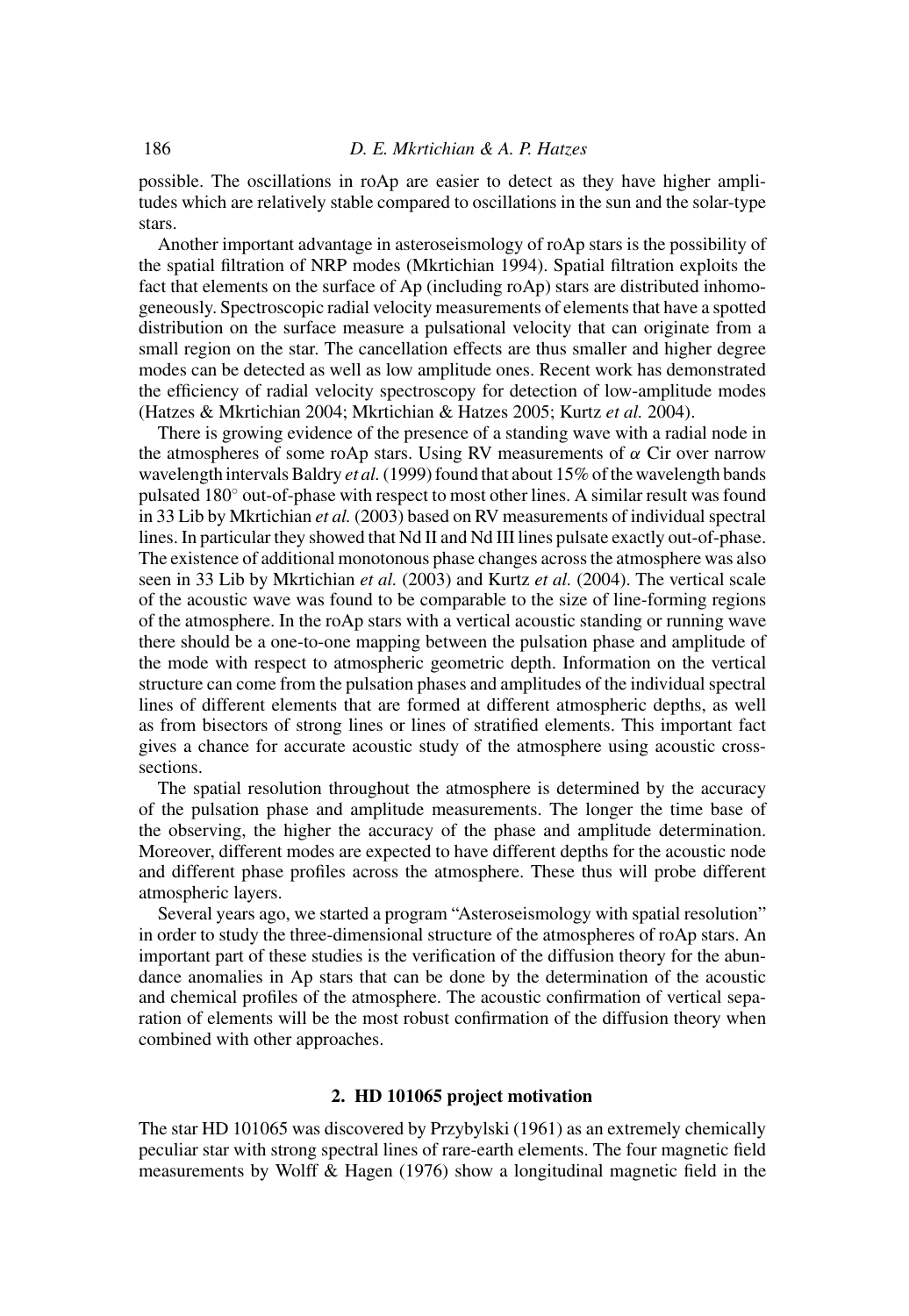range of  $H<sub>z</sub> = -2100$  to  $-2500\pm450$  (Gauss). No significant magnetic field variability was found with these data. Recent magnetic field measurements by Hubrig *et al.* (2004) yield a longitudinal magnetic field strength of half the value, or  $H_z = -1014 \pm$ 72 Gauss.

HD 101065 was found to be pulsating by Kurtz (1978) and is a prototype star of the roAp group. The pulsation spectrum of the star was studied in detail by Martinez  $\&$ Kurtz (1990) who found multiperiodic oscillations with amplitude and phase modulations of the dominant mode; however, the equal spacing of frequencies was not reliably determined. The detailed historical review on studies of HD 101065 (also known as Przybylski's star) and the problems with the determination of its main stellar parameters were given by Kurtz & Martinez (2000).

The chemical abundance investigation of this star is intriguing. In early work, Wegner & Petford (1974) identified the spectral lines of 51 chemical elements. Cowley *et al.* (2000) performed abundance determination for 54 elements and found that lantanoids were overabundant by 4–5 dex. Cowley *et al.* (2004) also confirmed with a high degree of confidence the presence of lines of Tc and the short-lived (half-life  $\tau = 17.7$ years) element Pm. The abundance and the isotopic content of Li was determined by Shavrina *et al.* (2004). Gopka *et al.* (2004) estimated the abundance limits of Tc, Pb, Bi and increased the number of elements with known abundances up to 59. They also identified the lines of all radioactive elements with atomic numbers from  $Z = 84$  to  $Z = 99$ , except for  $Z = 85$  and 87 (At and Fr).

The presence of short-living radioactive elements in Przybylski's star is enigmatic. Cowley *et al.* (2004) proposed that some unrecognized processes, perhaps flare activities, were taking place in the atmospheres of Przybylski's star. On the other hand, Gopka *et al.* (2004) suggested that the existence of elements with Z *<* 92 is due to the natural radioactive decay of thorium and uranium stratified in the upper atmosphere. The existence of the elements with  $Z > 92$  is due to neutron capture in the stratified layers of the atmosphere with large overabundance of Th and U. In spite of 43 years of investigations, the extraordinary chemical anomalies of Przybylski's star are still unexplained.

We started a detailed study of Przybylski's star with the goals:

- to find and identify the *p*-mode oscillation spectrum,
- to determine the acoustic cross-sections of the atmosphere in order to confirm the existence of an acoustic node in line-forming atmosphere,
- to check for the presence of vertical stratifications of elements and thus confirm diffusion theory.

If the diffusion theory is valid, then there should be vertical stratifications of elements and with the majority of peculiar heavy elements levitated in the upper atmosphere. Spectral lines of elements formed on opposite sides of an acoustic node should pulsate with opposite phase to lines of non-peculiar elements formed in the lower atmosphere, similar to what was found in Nd II and Nd III in 33 Lib (Mkrtichian *et al.* 2003). The acoustic check for stratification of peculiar elements in upper layers should be the most accurate confirmation of the diffusion theory. Here we report the first results from four consecutive nights of RV measurements for HD 101065.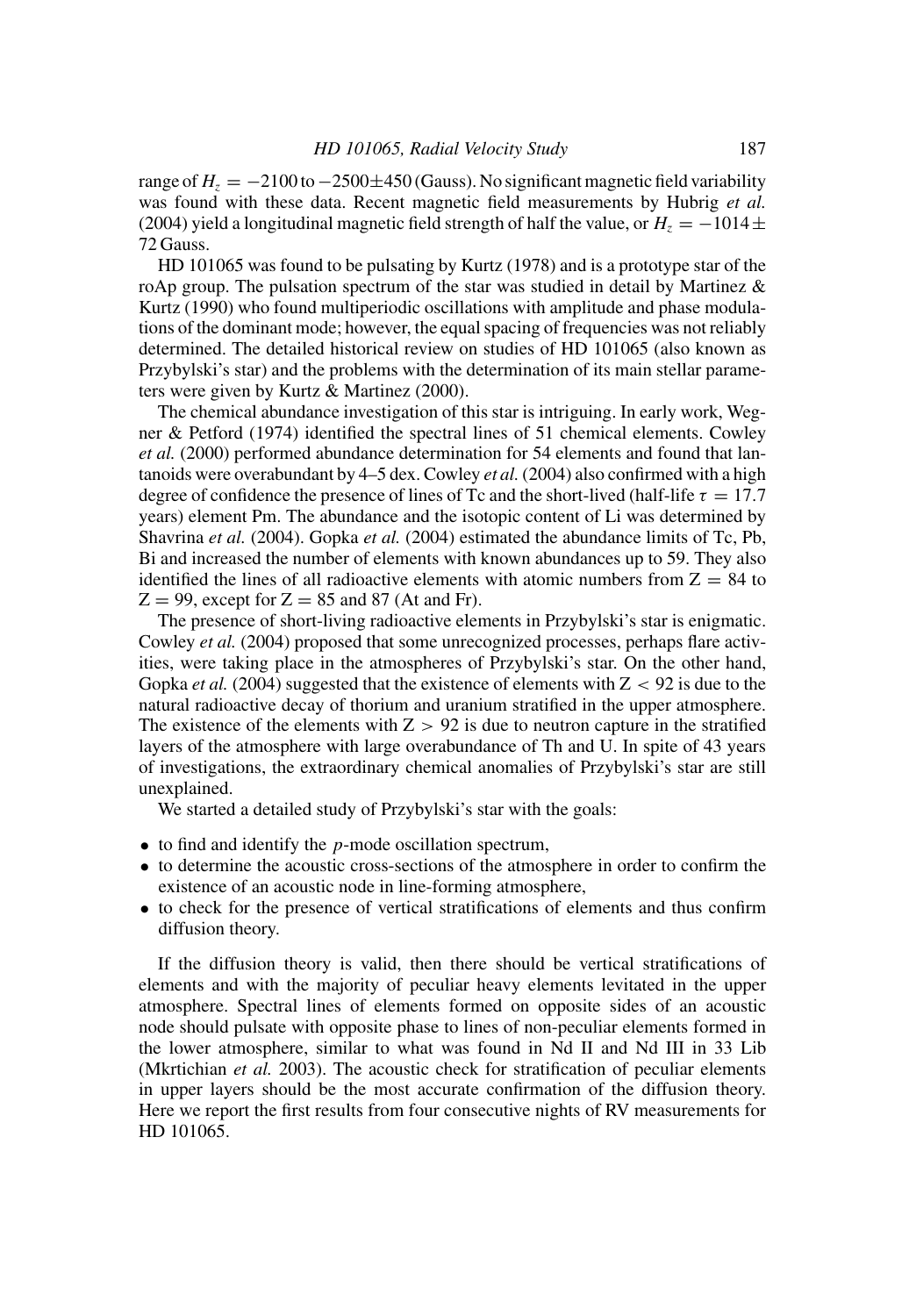

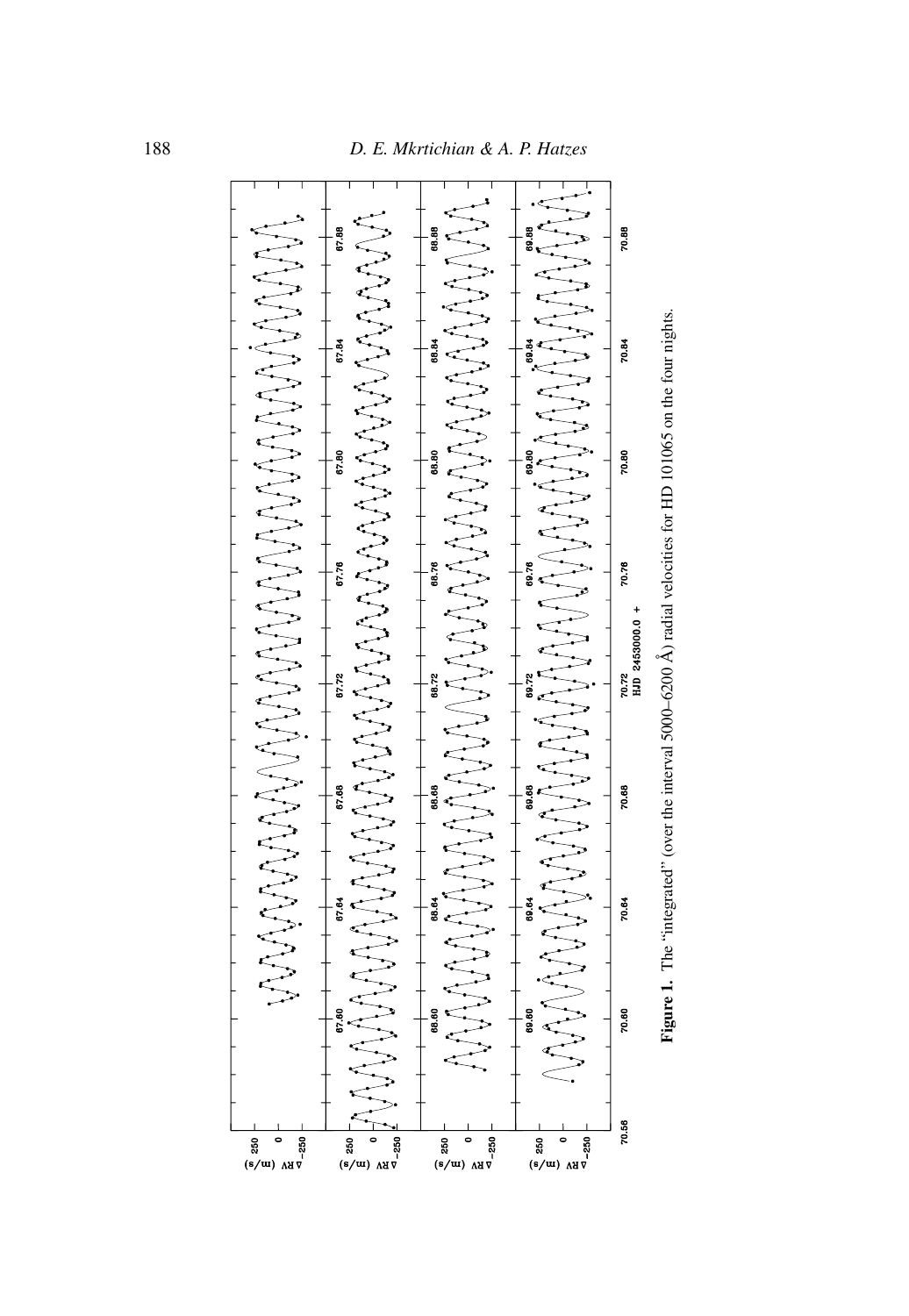#### **3. First results –** *p***-mode spectrum of HD 101065**

HD 101065 was observed on four consecutive nights (3rd–6th March 2004) using the HARPS echelle-spectrometer of the 3.6-m telescope of ESO. The resolving power  $R = 115000$  in the wavelength range  $\lambda \lambda 3800 - 6900$  and the iodine absorption cell was used. To achieve the maximum radial velocity (RV) precision all spectral lines in the full spectral region covered by iodine cell were used. The radial velocity data is shown in Fig. 1. The preliminary time-series analysis performed for individual nights confirm the dominant  $f_1 = 1.3728$  mHz mode. In order to investigate the amplitude and phase variability of the dominant  $f_1$  mode, each night was divided into time segments consisting of 8–10 pulsation cycles and the best fit to the data of each segment was then found. Figure 2 shows variations of the amplitude and phase. Both data are variable with  $f_m = 1.36$  day modulation period that can be considered as the star's probable rotation period. To search for low-amplitude modes we removed the variable contribution of the dominant mode from the data of each night. The Discrete Fourier Transform (DFT) analysis of the merged residuals revealed 4 additional modes that are shown in Fig. 3. The frequencies and mean amplitudes of modes are given in Table 1.

#### **4. Discussion and conclusion**

A remarkable feature of the oscillation spectrum of HD 101065 is the existence of two groups of low  $(f_3$  and  $f_4$ ) and high-frequency  $(f_1, f_2, f_3)$  modes equally-spaced within each group by the mean value  $\Delta v = 32.6 \,\mu$ Hz.



Figure 2. The modulation of amplitude (top panel) and phase (bottom panel) of the dominant  $f_1 = 1372.8 \,\mu$ Hz mode.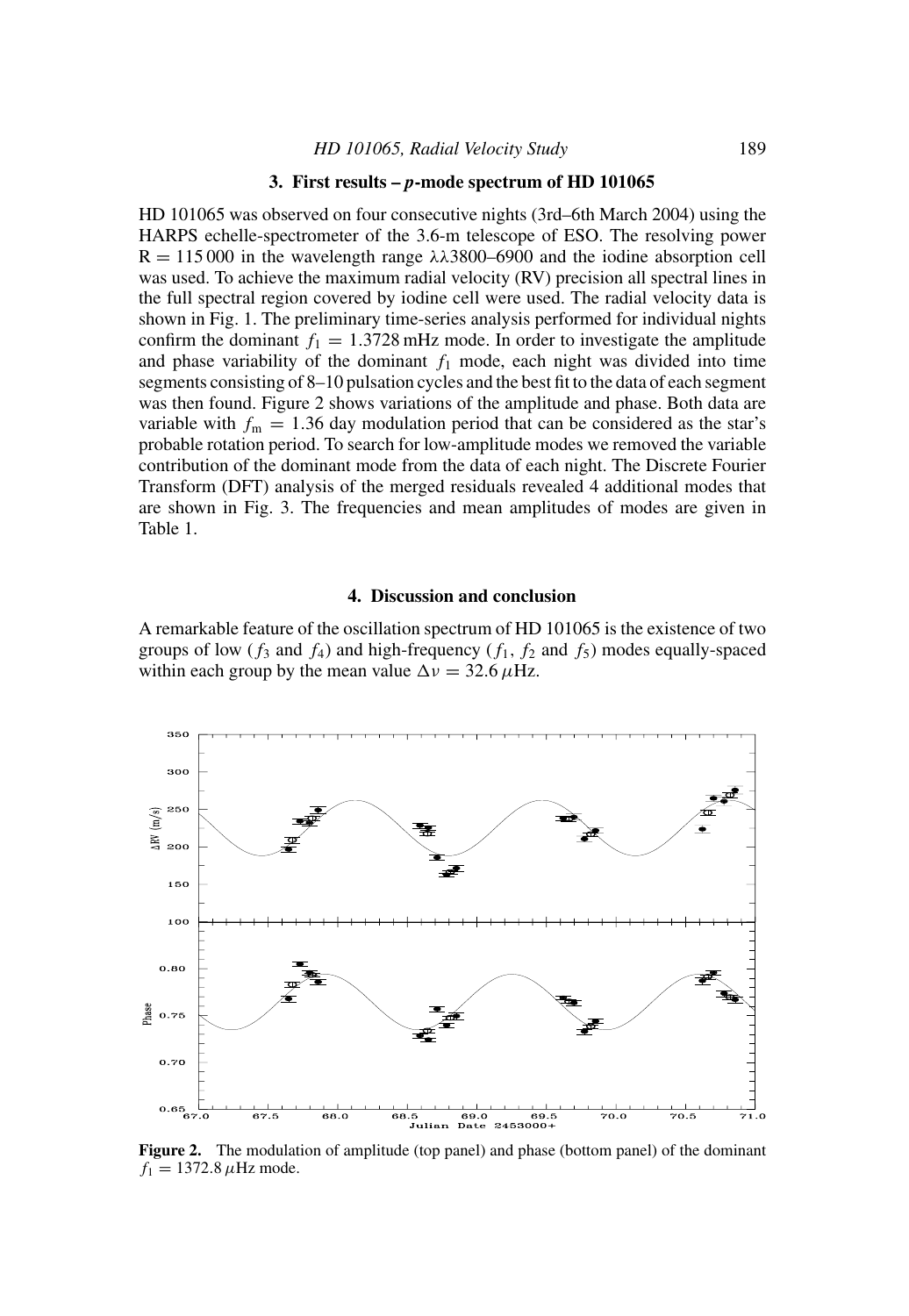

**Figure 3.** Consecutive prewhitening of the amplitude spectra. The top panel shows the DFT after removing the contribution of  $f_1 = 1.3728 \text{ mHz}$ . Lower panels are the DFT after removal of the next dominant mode.

| No                   | Frequency<br>$\mu$ Hz | K<br>$\mathrm{m}\,\mathrm{s}^{-1}$ | $\sigma$<br>$\rm m\,s^{-1}$ |
|----------------------|-----------------------|------------------------------------|-----------------------------|
| $f_{1}$              | 1372.8                | 221.3                              | 1.92                        |
| $f_2$                | 1404.4                | 20.6                               | 1.03                        |
| $f_3$                | 1314.6                | 12.58                              | 0.89                        |
| f4                   | 1347.0                | 11.61                              | 0.99                        |
| $f_5$                | 1438.4                | 6.43                               | 0.96                        |
| $f_6 = 2 \times f_1$ | 2745.2                | 6.22                               | 0.90                        |

**Table 1.** Frequencies  $f_1 - f_6$  detected in RV analysis.

The echelle-diagram for *p*-mode spectrum plotted with a frequency spacing of  $65.2 \mu$ Hz is shown in Fig. 4. The regularly spaced pattern of two groups of modes  $f_1, f_2, f_5$  and  $f_3, f_4$  that belong to modes of opposite *l*-parity is well visible. Modes with the same parity  $l = 1$ , 3 and  $l = 0$ , 2 are shifted in spacing on the echelle-diagram with respect to each other by the mean value  $\delta v = 7.3 \mu$ Hz.

This echelle-diagram has similarities with the *p*-mode spectrum of the sun and other solar-like stars (e.g., Eggenberger *et al.* 2004) in that it shows both large and small separation in the spacing of modes. We conclude, that two odd and two even groups of modes are excited in Przybylski's star. A comparison with echelle-diagrams for roAp stars (Mkrtichian & Hatzes 2000, 2005) shows that HD 101065 is currently the first roAp star for which the spectrum of  $l = 0, 1, 2$  and 3 excited modes has been detected.

Detailed results on the study of *p*-mode spectrum of Przybylski's star is in preparation and will be published elsewhere.